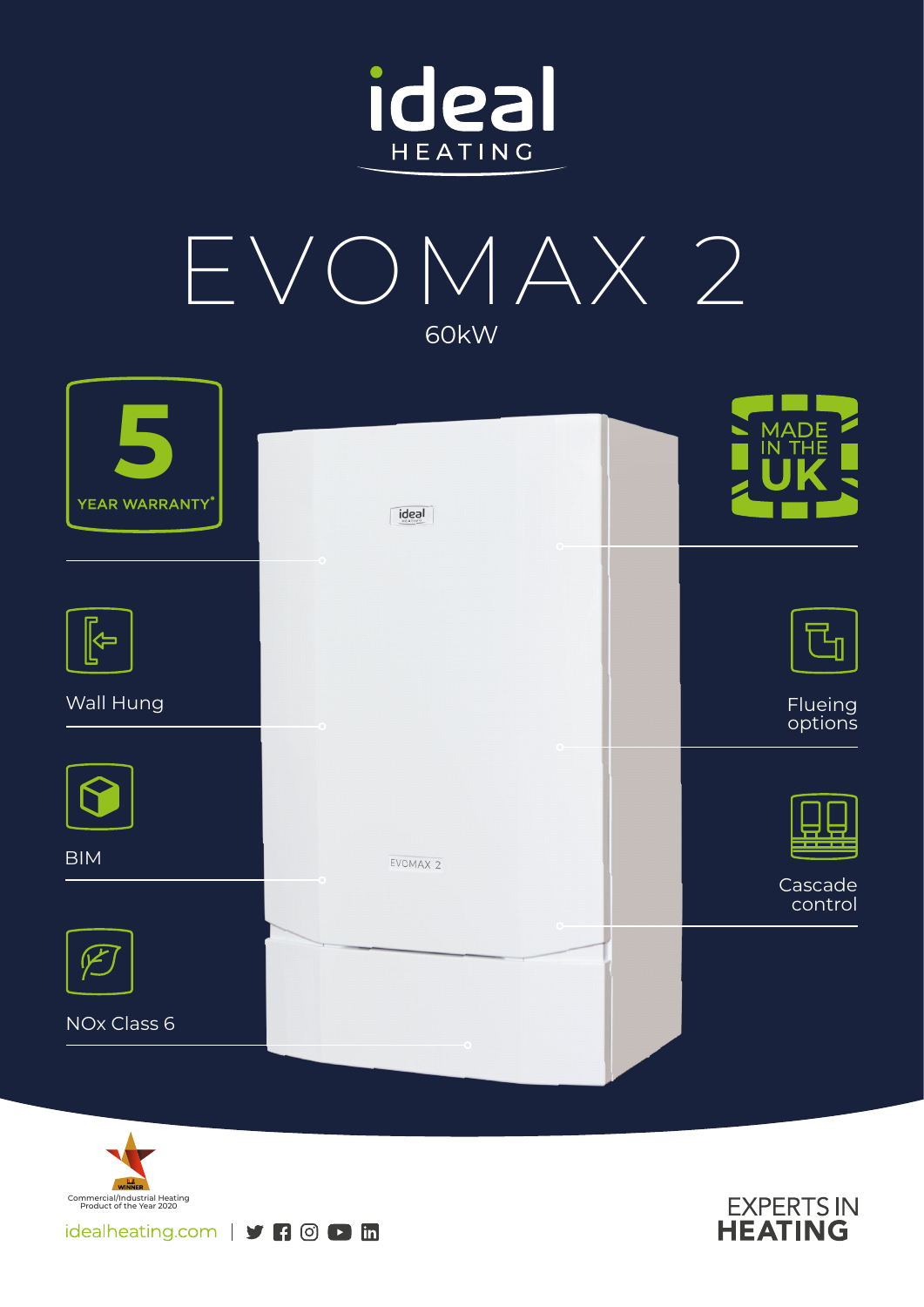## Features & Specification

Available in outputs of 30, 40, 60, 80, 100, 120 and 150kW, Evomax 2 is designed to ensure all installation requirements can be achieved. There is also an LPG Evomax 2 range from 30 - 120 kW for off mains installations.

- **Free Commissioning\***
- Robust cast aluminium silicon alloy heat exchanger
- NOx <40mg/kWh (Class 6) for all natural gas models
- High 5:1 turndown
- Up to 99.6% full load efficiency
- Up to 110% part load efficiency
- Compact small footprint
- Dynamic control menu set up
- Cascade controls option
- Easy servicing; 3 sides removable
- Built in, serviceable flue Non-Return Valve
- Capable of operating at up to 30° Δ T





### DIMENSIONS & CLEARANCES

| <b>BOILER</b> | <b>DIMA</b> | <b>DIMB</b> |
|---------------|-------------|-------------|
| റെ            | 360         | 130         |

The following minimum clearances must be maintained for operation and servicing:

CLEARANCE BETWEEN MULTIPLE BOILER INSTALLATIONS: 25mm





BOILER ASSEMBLY

### INTERNAL VIEW **(40kW MODEL SHOWN) KEY 1.** Auto Air Vent **2.** Burner Fixings **3.** Fan **4.** Gas Valve **5.** Venturi **6.** Flow Thermistor **7.** Ianitor Unit **8.** Electrode Detection **9.** Ignition Electrode **10.** Water Pressure Sensor Imm



# **EXPERTS IN**<br>**HEATING**

**idealheating.com** | **01482 492251** | **commercial@idealheating.com**  Ideal Heating, National Avenue, Kingston upon Hull, East Yorkshire, HU5 4JN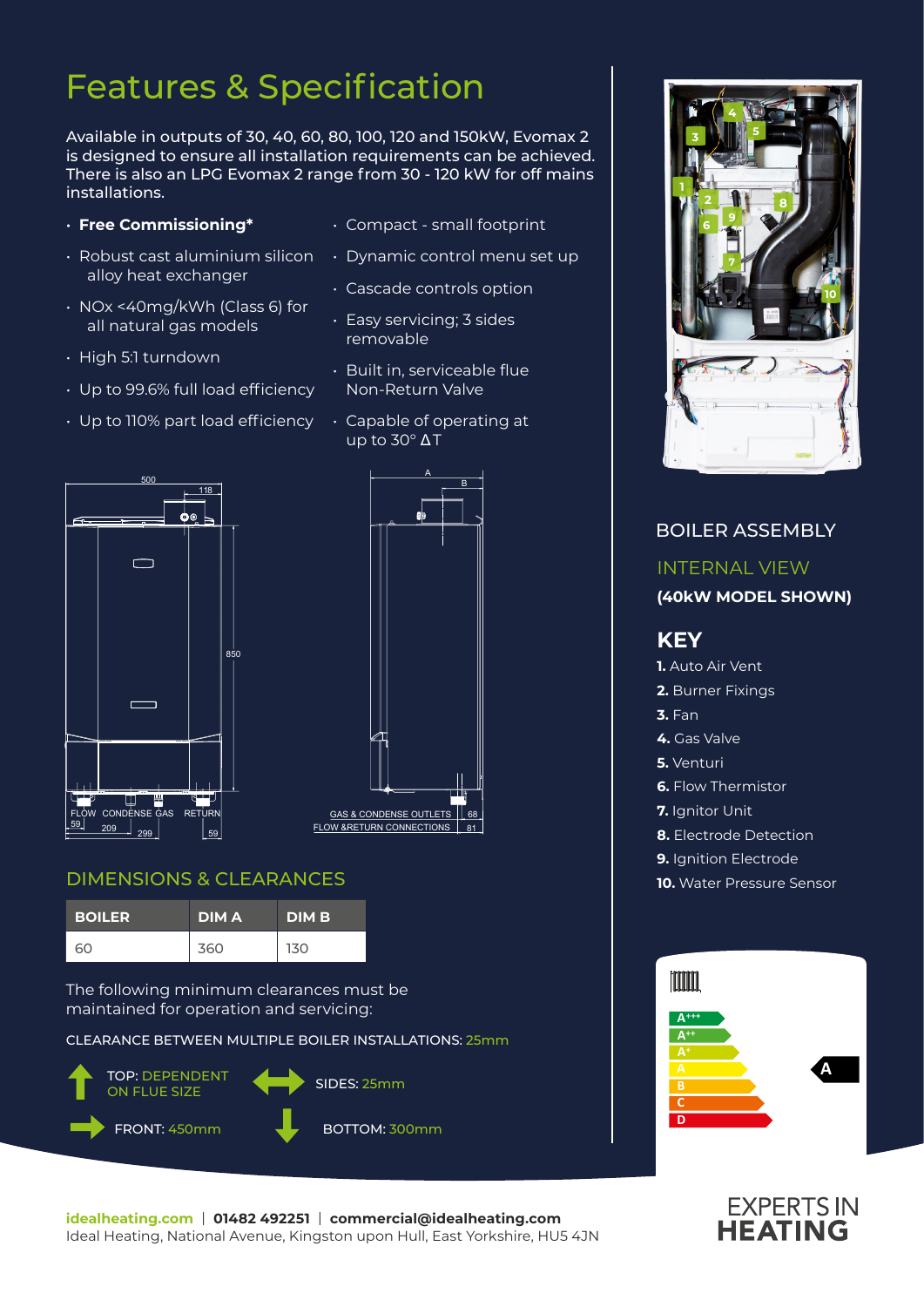### EVOMAX 2 60kW TECHNICAL SPECIFICATIONS

### GENERAL

| Dry Weight                     | kq   | 57.5                                            |
|--------------------------------|------|-------------------------------------------------|
| <b>Boiler Dimensions</b>       | mm   | 850 (H)<br>$\times$ 500 (W)<br>$\times$ 360 (D) |
| <b>Boiler Clearances</b>       | mm   | Front: 450<br>Side: 25<br>Below: 300            |
| <b>Full Load Efficiency</b>    | $\%$ | 99.6                                            |
| Part Load Efficiency           | $\%$ | 108.7                                           |
| Seasonal Efficiency            | $\%$ | 96.4                                            |
| SEDBUK 2009                    | $\%$ | 89.3                                            |
| Min/Max Gas pressure (Nat Gas) | mbar | 17.5/20.0                                       |

#### BURNER PRE MIX

| Fuel                       | (Type G20) | Natural Gas      |
|----------------------------|------------|------------------|
| Fuel Consumption (Nat Gas) | $m^3/h$    | 64               |
| Flame Protection           |            | Ionisation       |
| Ignition                   |            | Spark            |
| Boiler Output (Mean 70°C)  | kW         | $12 - 60$        |
| Boiler Output (Mean 40°C)  | kW         | $12.7 - 63.5$    |
| Boiler Input (Gross cv)    | kW         | 67.4             |
| Gas Inlet Size             |            | $C_1^3/\angle$ " |
| NOx Weighted (gross)       | mg/kWh     | 352              |
| <b>NOx Class</b>           |            | Class 6          |

#### **HYDRAULICS**

| Hydraulic Resistance ( $11^{\circ}$ C $\Delta$ T)   | mbar        | 435                 |
|-----------------------------------------------------|-------------|---------------------|
| Hydraulic Resistance (20 $\degree$ C $\triangle$ T) | mbar        | 83                  |
| Hydraulic Resistance (30 $\degree$ C $\triangle$ T) | mbar        | 30                  |
| Nominal Flow Rate (11°C ΔT)                         | $1/m$ in    | 78.2                |
| Nominal Flow Rate (20 $\degree$ C $\triangle$ T)    | $1/m$ in    | 43.0                |
| Nominal Flow Rate (30°C ∆T)                         | l/min       | 28.7                |
| Min Flow Rate (30°C AT) (MAX MOD)                   | 1/min       | 29.2                |
| Min Flow Temperature                                | $^{\circ}C$ | 30                  |
| Max Flow Temperature                                | $^{\circ}C$ | 85                  |
| Min Working Pressure                                | bar         | 0.3                 |
| Max Working Pressure                                | bar         | 6                   |
| Max Static Head Of Water                            | metres      | 61.0                |
| Condensate Connection                               | mm          | 25                  |
| High Limit Set Point                                | $^{\circ}C$ | 110 flow, 95 return |
| Flow & Return Size                                  |             | $G1\frac{1}{4}$     |
| <b>Water Content</b>                                | litres      | 5.0                 |

### FLUE/AIR INLET

| Flue Size                           | mm             | 80/125 Concentric<br>or Open Flue |
|-------------------------------------|----------------|-----------------------------------|
| Flue Gas Volume                     | $m^3/h$        | 80.65                             |
| Flue Gas Temperature 80/60          | $\circ$ $\sim$ | 70                                |
| O/F Max Counter Pressure Diff       | Pа             | 140                               |
| Balanced Flue Counter Pressure Diff | Рa             |                                   |

### ELECTRICAL

| <b>Electrical Supply</b>   |         | 230V - 50Hz                                     |
|----------------------------|---------|-------------------------------------------------|
| Current (Max No Pump)      | amp     | 4A                                              |
| Power Consumption          | watt    | 82                                              |
| Modulating Input           | $V$ /dc | 0-10V or OpenTherm                              |
| <b>Fuse Rating</b>         | amp     | 4.0                                             |
| Controls Voltage           | V       | 230V 50Hz volt free<br>control or PELV =<24V DC |
| <b>Insulation Class IP</b> |         | IPX4D                                           |

### CONTROL OPERATION

| On/Off 0-10V DC              | Yes |
|------------------------------|-----|
| OpenTherm                    | Yes |
| <b>High Limit Protection</b> | Yes |
| Low Water Protection         | Yes |
| Volt Free Common Alarm       | Yes |
| Boiler Run Indication        | Yes |

### OPTIONAL EVOMAX 2 KITS FOR INDEPENDENT HEAT

| Multi Boiler Frame & Header Kits      | Yes |
|---------------------------------------|-----|
| Varican Module Master Kit             | Yes |
| Varican Module Slave Kit              | Yes |
| Extension Module Kit                  | Yes |
| OPENTHERM Room Control Kit            | Yes |
| Room Sensor Kit                       | Yes |
| Tank Sensor Kit                       | Yes |
| Outside Sensor Kit                    | Yes |
| Header Flow Tank Immersion Sensor Kit | Yes |
| Header Flow Tank Strap On Sensor Kit  | Yes |
| Safety Interlock Kit                  | Yes |
| 0-10V Pump Control Kit                | Yes |
| Condensate Pump                       | Yes |

#### **Please Note:**

The plate heat exchangers are to be used for system separation only. They must not be used for the direct production of domestic hot water. They should not be used for direct heating of swimming pool water where the chlorinated pool water would pass directly through the plate heat exchanger.

\*5 year warranty subject to Terms and Conditions. 5 years parts and labour warranty available subject to being commissioned by Ideal Heating. Free Commissioning Offer available subject to terms and conditions. Terms & conditions at idealheating.com



## **EXPERTS IN**<br>**HEATING**